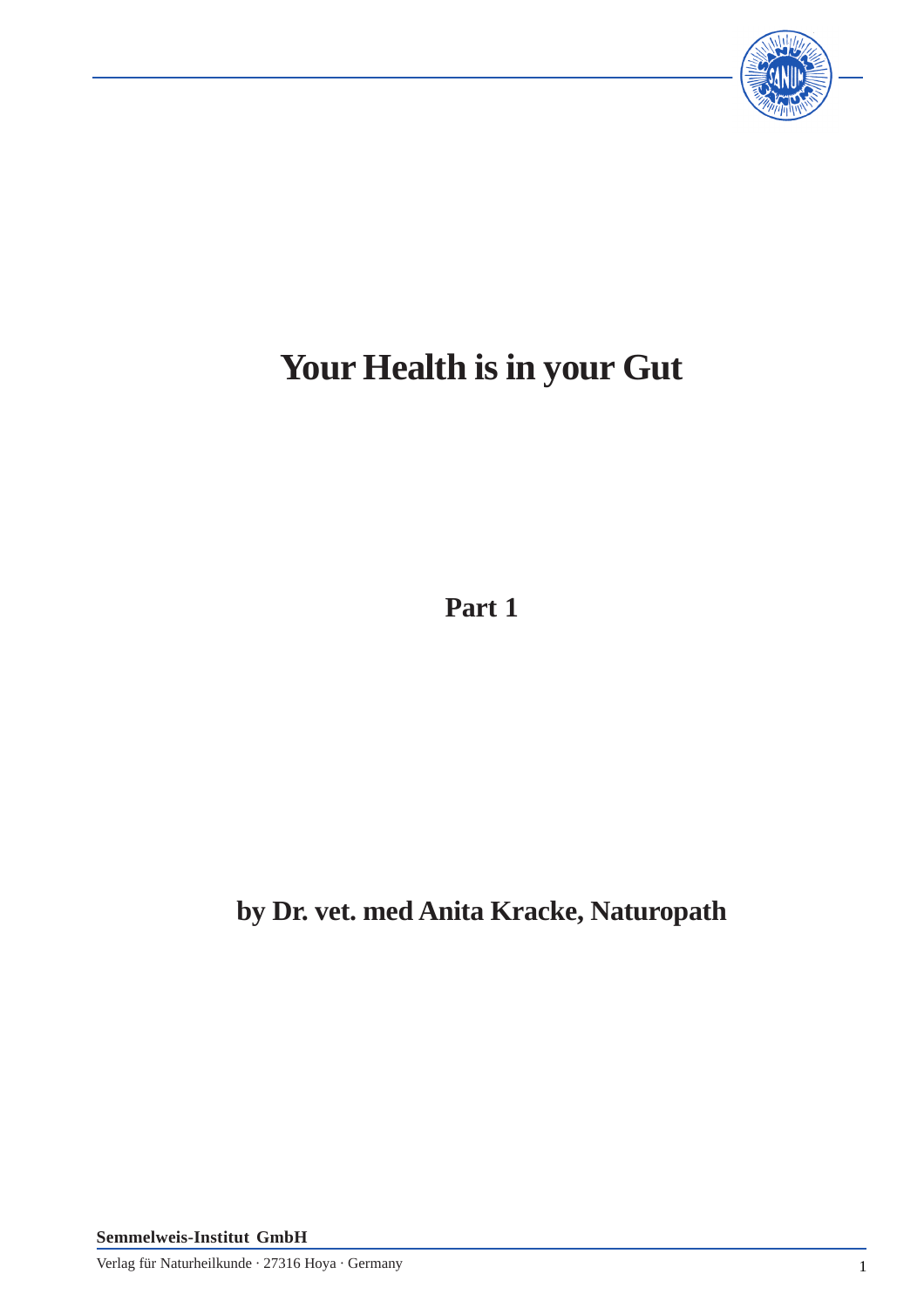

This article is published in two parts. The first part deals with the tasks of the intestines and the significance of diet, and also with the symbiosis between host and intestinal flora. It discusses possible causes of a dysbiosis, and its treatment.

In the second part, disorders in the shape of intolerances and allergies are described, including treatment with the help of SANUM remedies.

Contrary to the saying: "Death lurks in the gut", here we present the positive side of this organ, as the support and mediator of our health. However, we have to explore the factors which, militate against intestinal health. In order to understand the context of illnesses or disorders in the body, which have a deleterious effect on intestinal health, it is relevant to take a brief look at the embryological development of the intestines.

#### Embryology

The intestines are formed from the entoderm, from which the epithelia and glands of the trachea, lungs and bronchi, the mucosa of the sinuses, and the liver and pancreas as glandular appendages of the gut develop through a folding process. Also, the mucous membranes of the Tuba auditiva, of the Cavum tympani, and of the genito-urinary tract are formed from the entodermal germ layer.

#### Tasks of the digestive tract

For the interpretation and significance of the digestion and the organs involved in it, it will be helpful briefly to list the individual stages. **Mouth:** Here, the food is crushed and moistened. In this way, the

distinctions in food are removed. Only once this process is completed, are enzymes and agents released, which also contribute to the breaking down of the components of food. A grain of cereal, for instance, in its dry state can be preserved for thousands of years, without the processes of decomposition setting in. Only when exposed to moisture and light, does it begin to germinate, or else when it is ground down (by mastication) and moistened (by saliva), its inner contents are susceptible to attack and can be broken down.

Solid food is crushed and liquefied by grinding and mixing with saliva, so that the latent, concentrated etheric energies it contains can freely develop. The pH value should optimally be around 6.5, i.e. in the slightly acidic range. An acidic pH value stands for the beginning of the astral energies' action, and these break things down. Already at this point, enzymes intervene, e.g. Ptyalin and substances with an antibiotic action, such as Rhodasid.

**Stomach:**The food slides down the gullet into the stomach where, in adults, strictly acidic conditions prevail. This is expressed in a pH value of around 1.5. Because of this, the food can become almost sterile. This gastric acid is an expression of the most powerful astral energies. This is seen particularly clearly in the proteins, whose structure is transformed and denaturalised most intensively.

**Small intestine:** Where it begins, in the duodenum, the milieu is alkaline with a pH value of about 8.0. Everything that has been mechanically or chemically broken down and transformed up to this point, is opened up enzymatically and reabsorbed in the further sections of the small intestine. The more slowly this process and the onward movement take place, the better; the more thorough the mixing with enzymes and the moistening of the large surface of the intestinal wall, the more intensive will be the exchange and absorption at the intestinal mucosa.

The passage through the small intestine physiologically takes between two and ten hours, until the chyme reaches the caecum. The pylorus and Bauhin's valve are synchronised, and thus, the individual sections of the digestive tract pass their contents on in portions. (If, as a result of atrophy of the gastric mucosa, the contrast between the acid chyme of the stomach and the alkaline contents of the small intestine is not great enough, Bauhin's valve remains open, and this results in a repopulation of the small intestine by flora from the large intestine (see Lutz, Pp. 81-82)).

**Large intestine:** Actually, only substances should reach this stage, which cannot be broken down enzymatically, such as cellulose, hemicellulose, pectin and so on. These uncommonly strong vegetable structures cannot even be dissolved by the living plant, with a view to utilising them in its metabolism. The dietary elements, which get as far as the large intestine, are dead material and must be accessed by the etheric energy of microbes. This is achieved via the enzymes of bacteria, yeasts and fungi. These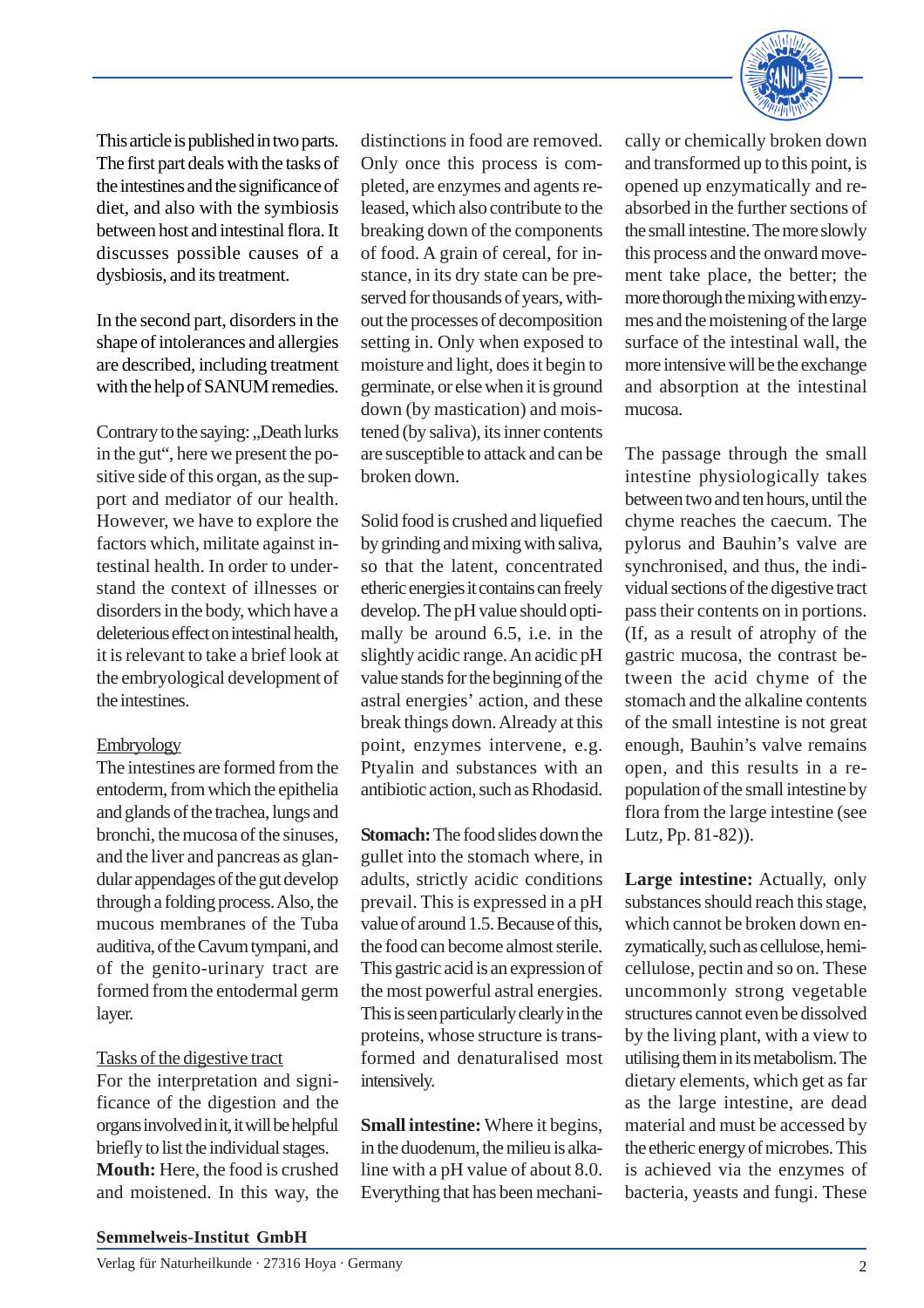

micro-organisms live in symbiontic equilibrium from the products of human digestion and from those, which are released via their own dietary fission, also from the decomposed elements of dying mucosal cells. The aerobic ones live close to the human mucosa and from there, they obtain their oxygen supply, which they need in order to survive. In return, these microorganisms supply the host with short-chain fatty acids, which serve to nourish the mucosa. Calorifically, this can supply a daily energy level of 100 kcal or more. Basically, in the large intestine hardly any nutrients are absorbed, but gases and water-soluble substances such as minerals, acids and vitamins (especially Vitamin K) are taken up by diffusion, as well as water. In line with the microbial activity, the pH value of the intestinal contents shifts from alkaline into the acid range. This acidification of the intestinal contents - resulting from the activity of healthy intestinal flora - also leads to die-off of microbes, and in increased motor activity of the intestine. This in turn promotes the passage of material through the intestine and the elimination of digestive residues which cannot be processed.

#### **Sigmoid, rectum and anus:**At the

caudal end of the large intestine, a sphincter muscle leads to the sigmoid, which again is limited towards the rectum by a second sphincter. Thus, its original purpose is described: a reservoir for excreta. When it is full, the lower muscular mouth opens, allowing the contents to pass through the rectum and anus. When a solely vegetable diet is being consumed, this process of evacuation occurs up to four times a day, so that the rectum does not act as a reservoir for stools. This is important, since the venous blood from this intestinal section is not conveyed to the liver via the portal vein for cleansing and detoxification, but passes immediately into the Vena cava and thus, into the body's circulation. Thus, if the rectum becomes a reservoir for stools, as happens in the case of a mixed diet in industrialized society and a mainly sedentary lifestyle, then it is easy for toxins to form as a result of decomposition and fermentation, and their absorption results in the body suffering a toxic overload.

Now that the sections of the intestinal tract have been identified and their functions described, the following questions arise:

- 1. What does a healthy intestinal tract require in order to guarantee the health of the human being?
- 2. What are the disruptive factors which allow the gut - and therefore the human being too to become ill?

## **On Q. 1.: Assessment of the diet taking Anthroposophical thinking into account**

We need living food, which is easily broken down. These requirements are best fulfilled by fruits and seeds; they are closest to the human body's "heat organism". Ripe fruits are particularly easily digested, because they are already almost "cooked" when harvested and eaten. In general, it may be said that the more easily spoilt an item of food is, the more rapidly it may be broken down in the digestive tract. However, it must also be consumed that much more quickly, so that it does not succumb to decay. In anthroposophical thinking, it corresponds to the human Sulphuric system. Such foods include fruits, milk, broken eggs and minced meat.

Food from the leaf area, i.e. the centre of the plant, is harder to digest; it is part of the rhythmic system of plants (and human beings).

Roots, which in this philosophical system come under the Sal principle, have a particularly robust structure, and therefore require great digestive energy. The specific construction of roots is, of course, responsible for their long life and ability to be stored. If we consider red or strongly-coloured roots, such as carrots, beetroot or swedes, they have collected a lot of lightenergy. We are dealing with complex sugars, which include starch and inulin, and these, especially when cooked, are easily digested by humans.

Foods from the animal kingdom, then, are most easily broken down when they are exposed to heat and have undergone the least change, e.g. milk and honey. Quark is in a peculiar position, it is completely impartial. In meat, the etheric energies and structures of the vegetable food have undergone considerable changes in the animals' digestive tracts, and have been transformed into specific forms by the animals' metabolism, becoming part of their own bodies.

Eating meat makes us alert and lively, increasing our interest in the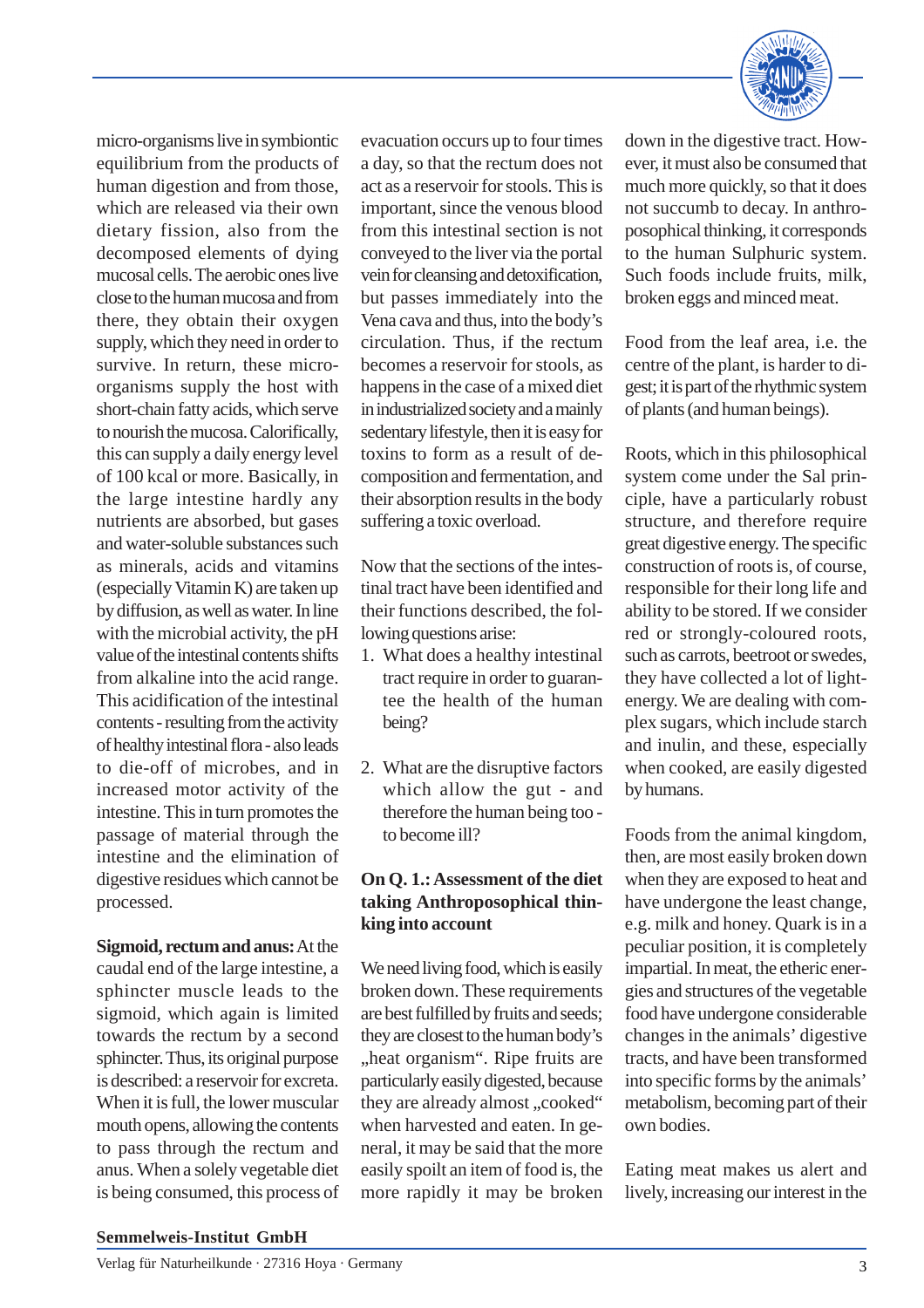

world around us. When animal proteins are broken down, considerable quantities of acidic metabolic products are created, which have a tonic action on the sympathetic nervous system. Moreover, meat contains, among other things, a lot of Phosphorus, which is a stimulant.

However, these days meat consumption gives cause for concern, because people nowadays have strong links with the earth and with astrality, as it is. In children especially, consuming a large amount of meat results in rapid development with astralisation, which occurs too early for their age. Compared with domestic animals, the proportion of protein and minerals in breastmilk is extremely low; however, it rises as the infant's speed of development accelerates. By consuming animal proteins, the processes of growth are forced, to the detriment of the development of the etheric energies. Later, a high proportion of protein in the diet leads to sclerosis and, in chronic diseases, possibly to purulence or inflammations.

A high consumption of animal fats likewise causes sclerosis, from the Anthroposophical point of view, which however may be mitigated by vegetable fats. This means that the unsaturated fatty acids from the vegetable kingdom have a therapeutic action, whereas, on the contrary, saturated fatty acids may likewise lead to sclerosis. Fat deposits serve particularly as reserves, but could only be mobilised after some delay. This may be seen in physical activity. For a rapid supply of energy, first of all, the body's meagre reserves of glycogen are

pressed into service, and proteins (glyconeogenesis), and only later are the fats melted down. The hardest fats are found in the CNS, which is the source of the sclerosing, disintegrating impulses in the body. (Thinking is a seriously disintegrative process). The liver, as the site of the highest concentration of polyunsaturated fatty acids is therefore very intolerant of the arrival of any saturated (animal) fats. Admittedly, these saturated acids are very digestible, but later on are not converted into heat. On the one hand, this may be due to an overload or weakness of the pancreas or, on the other hand, it may result from too much insulin, which militates against lipolysis.

To sum up, then, we may say that fruits which are particularly ripe, or other parts of plants which have absorbed plenty of warmth, also foods of animal origin, processed as little as possible, which spoil easily, are the most digestible and can be utilised by the body straight away.

## **Carbohydrates**

Particular mention should be made of carbohydrates. They are bodily and structural substances from plants. They include mono- and disaccharides, starches, hemicellulose and cellulose. Mono- and disaccharides occur only rarely in plants, the predominant portion is starch, which - as opposed to cellulose, lignines etc. - can be re-mobilised by the plant at any time.

The starch in every type of plant is constructed very individually, and this may be proved e.g. chemically and microscopically (rice, maize, wheat and potato starches).

Physiologically, the body breaks down carbohydrates in the intestine, but only as far as the abovementioned di- and monosaccharides; further decomposition then occurs through microbial activity. In human intermediate metabolism, sugar is broken down into carbon dioxide and water. Mono- and disaccharides are the most active forms of carbohydrate, but they also have their particular properties. They can crystallize out, which makes them similar to salts. Thus, they straddle the boundary between living and dead material. From this point of view, the concept of sugar as ., empty, dead calories" is therefore very apt. For their metabolisation, sugars require minerals and vitamins (especially those of the Bgroup), which accompany them within plants, and without which they cannot be utilized. Sugar is more than just carbohydrate, it is sweet, apart from a few exceptions, which are bitter. The taste sensation of sweetness, paired with fat, is the one that we retain longest into old age.

For intestinal health and human metabolism, both the amount and the kind of carbohydrates consumed are of great importance, and for this reason, the individual monosaccharides will be briefly characterised here:

**Fructose** is a particularly lively form of sugar, closest to the sulphuric principle of the plant. It is able to be converted to glycogen in the liver without the addition of insulin.

**Glucose** occupies a middle position between galactose and fructose, acting as blood-sugar. From the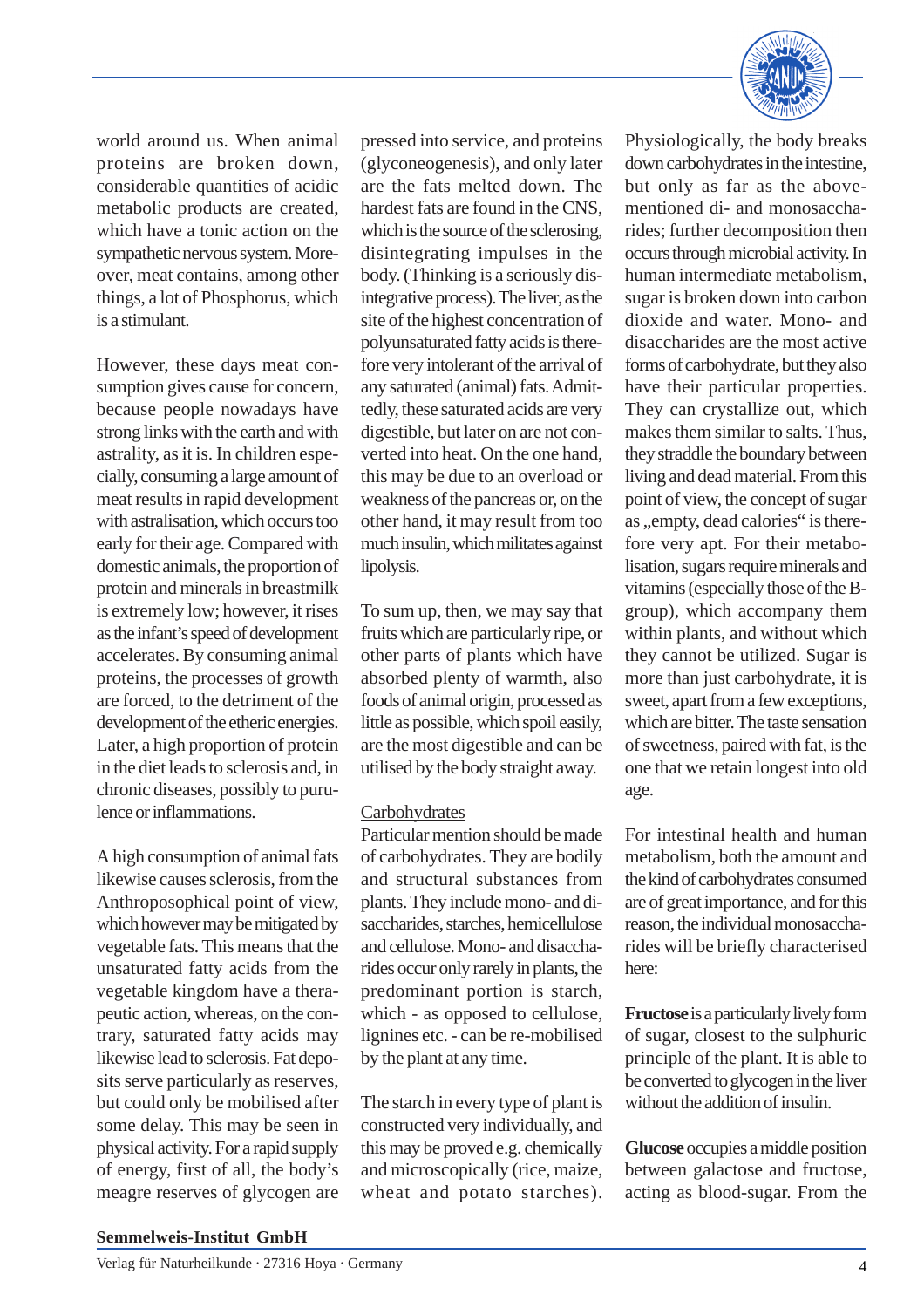

Anthroposophical point of view, it is the carrier for the egoorganisation, it links the CNS and the metabolism; its organs are situated in the area of the rhythmic system (pancreas, liver). In contrast to the animals, glucose in humans and the anthropoid apes is found not only in the blood plasma but also in the erythrocytes.

**Galactose** (also known as mucous sugar) is metabolically quite inactive, although it is most easily absorbed in the gut. It bears little relation to the metabolism, which means that it is suited to functional testing of the liver. Other than in the milk of mammals, it only occurs as a building block in the cerebrosides of the brain (Steiner called the brain "hardened milk-juice").

All three monosaccharides bond with glucose to form disaccharides:

- Lactose (Glucose/Galactose)
- Maltose (Glucose/Glucose)
- Saccharose (Glucose/Fructose)

# **On Q. 2.: What upsets health within the gut?**

## **Dysbioses**

As well as nourishing food full of vital energy and appropriate for one's age, a healthy gut also needs a physiological flora, which guarantees the symbiosis between host and microbes. Disorders have farreaching effects. An unsuitable diet in itself can result in food intolerances in the gut, allergic reactions and inflammations, or can interfere with the symbiontic flora. As well as this, the balance of the flora can also be seriously impaired by inhibitors. As a result of such intestinal upsets,

remote effects may be experienced all over the body.

One example of this is the multiple occurrence of middle-ear inflammations in children.

According to statistics published in the USA, children under the age of two are the most frequent visitors to a doctor for episodes of otitis, and it was shown that between 1975 and 1990 there was an increase of 224%. In the children of one sample, the statistics showed that 53% of children suffer from otitis at least once in their first year of life, and 61% were affected during their second year. Since in the USA 99% of otitis cases are treated with antibiotics, the direct and indirect treatment costs accruing from each illness, plus parents' time off work amounted to US\$ 406 (Shaw). This makes otitis media a very costintensive illness, especially if we take into account the illnesses that follow it (food intolerances, allergies, autism, ADHD, deep-rooted developmental disorders). Bacteriological investigations have revealed that, in all, 70-90% of all otitis cases could be attributed to Streptococcus pneumoniae (30-40%), Haemophilus influenza (21%) and Moraxella catarrhalis (12%), which were overall up to 96% resistent to Penicillin (e.g. Amoxicillin).

## Causes of otitis

If mothers stop breastfeeding prematurely, or do not breastfeed at all, frequently otitis occurs as part of the adjustment. This organic manifestation frequently goes hand in hand with episodes of intestinal colic and diarrhoea. Increasingly, infants also manifest such symptoms, when the mothers themselves suffer from an intolerance of animal milk products. Because they have leaky gut syndrome, fragments of the foreign protein pass through the intestinal wall and enter the infant's intestine via the milk.

Following vaccinations, diarrhoea and otitis are very frequently observed in infants, because a foreign protein has been introduced into a body, which has not as yet achieved immune competence.

As the tympanic cavity, just like the intestine, is derived from the entoderm, there is a link between intestinal disorders and diseases of the ear. If patients, who are reacting with otitis are treated with antibiotics, then the intestinal flora is also damaged, especially in view of the fact that anti-bacterial medicines are mostly administered orally. It has been demonstrated that a single dose of penicillin reduces the number of "good" flora by a thousandfold. Often, as a result of antibiotics, not only are the symbiontic bacteria inhibited, but also at the same time yeasts and fungi receive a boost to their growth. In some cases, these excrete very toxic metabolic products.

Dr. William Shaw (USA) has carried out intensive research into this problem in connection with autism. With the aid of gas chromatography and mass spectrometry in investigating urine samples, he was able to establish the presence of excretory changes, e.g. acids and toxic substances, which had been produced and released in the gut by bacteria, yeasts and fungi.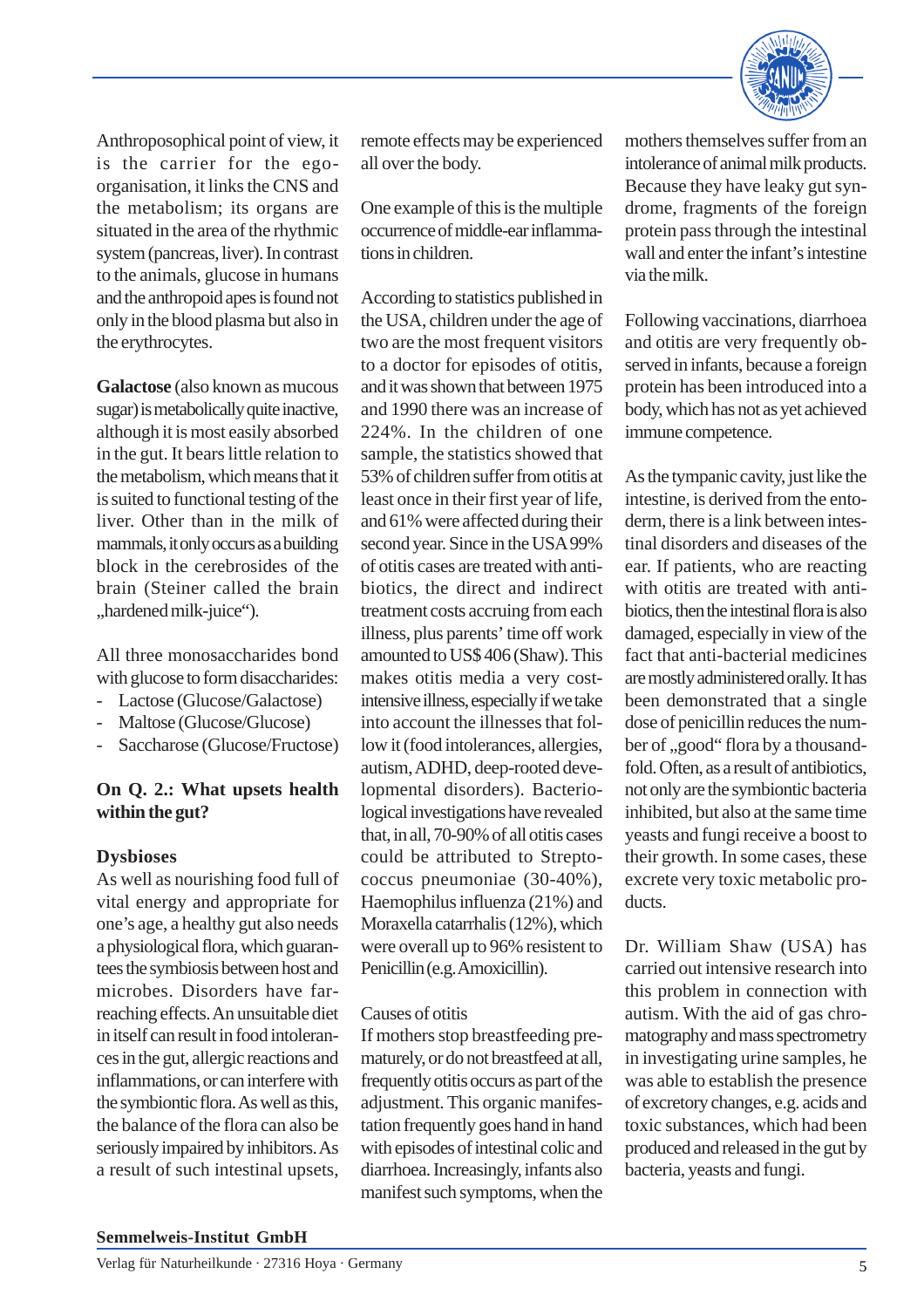

He also demonstrated links between yeast infestation with baker's yeast and an increase of Tartaric acid in the affected person's urine. As Tartaric acid is very toxic, considerable attention should be paid to this finding. 12g of Tartaric acid taken by an adult can result in death 12 hours - 9 days after its consumption. The poisoning symptoms are violent vomiting, diarrhoea, abdominal pain and thirst, followed by cardiovascular collapse and/or acute kidney failure. The first organs to suffer damage are the muscles and the kidneys, and this was evident particularly in autistic subjects.

Elevated Tartaric acid levels were likewise found in the urine of fibromyalgia patients who were also suffering from depression, woolly thinking and chronic tiredness.

In children, intestinal yeasts can produce up to 4.5g of Tartaric acid per day, which is excreted in the urine.

Shaw attaches particular significance to those toxins, known collectively as gliotoxins, which are formed primarily by yeasts and fungi.

Individually, these are:

- Dihydroxyphenylpropionic acid - similar substances as from clostridiums,
- Arabinose from arabitol,
- Furans from varieties of Aspergillus, yeasts and fungi.

It had likewise proved possible to demonstrate the presence of gliotoxins from yeasts and fungi in the intestines of pigs and cattle that had

been given antibiotics with their fodder. After the prescribed withdrawal period and culling, no more antibiotics could be found, however, the gliotoxins were still present in the tissues. Similar storage of toxins was established in chickens and pigs that had been fed on mouldy cotton-seed cake.

For human beings, the toxic effects from consuming such meat are more violent than if they were to eat plants contaminated with Aspergillus.

The toxic action of gliotoxins consists in the fact that they fragment the D.N.A. of the white corpuscles which inactivate the sulphhydryl groups of proteins, and that they also create free radicals and a particularly large amount of acetaldehyde. The latter, among other things, bonds with many aminoacids, instead of Vitamin B6, so that no corresponding enzymes can be created and Vitamin B6 is excreted. With neurotransmitters such as serotonin and dopamine, acetaldehyde can form bonds similar to opium, which act on the brain.

## Candida albicans

In very young mice, a yeast infestation such as Candida albicans can result in a persistent candidiasis. When antibiotics were given at an early stage, the candida infestation increased by about 130 times!

Candida albicans builds nests in the affected intestine, anchors itself in the intestinal wall and destroys it with enzymes. These enzymes are not only able to partially digest the intestinal wall, but they also dissolve the antibodies of groups IgA and

IgM, which have been formed to combat them.

## Clostridia

In the course of his investigations, Dr. Shaw also established that, following doses of antibiotics, not only did fungal and yeast infestations increase, but also that increased amounts of toxins were excreted in the urine, indicating a serious degree of Clostridium infestation. Clostridia are anaerobic, include many pathogenic micro-organisms and act via their toxins. They include the microbe responsible for tetanus. Following an anti-fungal treatment with e.g. Nystatin, the signs of Clostridia multiplying even increased. A further vitiating factor is that most Clostridia are already resistant to antibiotics. As well as this, they exchange gene material amongst each other and probably with other bacteria as well.

# **Treatment**

If we take this research into account, we cannot avoid keeping to an anti-fungal diet and undergoing an appropriate course of isopathic treatment according to the following plan.

What we need to do is to de-acidify and detoxify the body, because the growth of yeast is frequently favoured by heavy metals and other toxins. Even if antibiotics are not taken, the normal flora and intestinal mucosa can be damaged, e.g. in mammals by consuming foreign proteins from eggs and pork. Therefore, these animal products should be avoided.

FORTAKEHL supports a healthy flora, and PEFRAKEHL and ALBICANSAN limit the growth of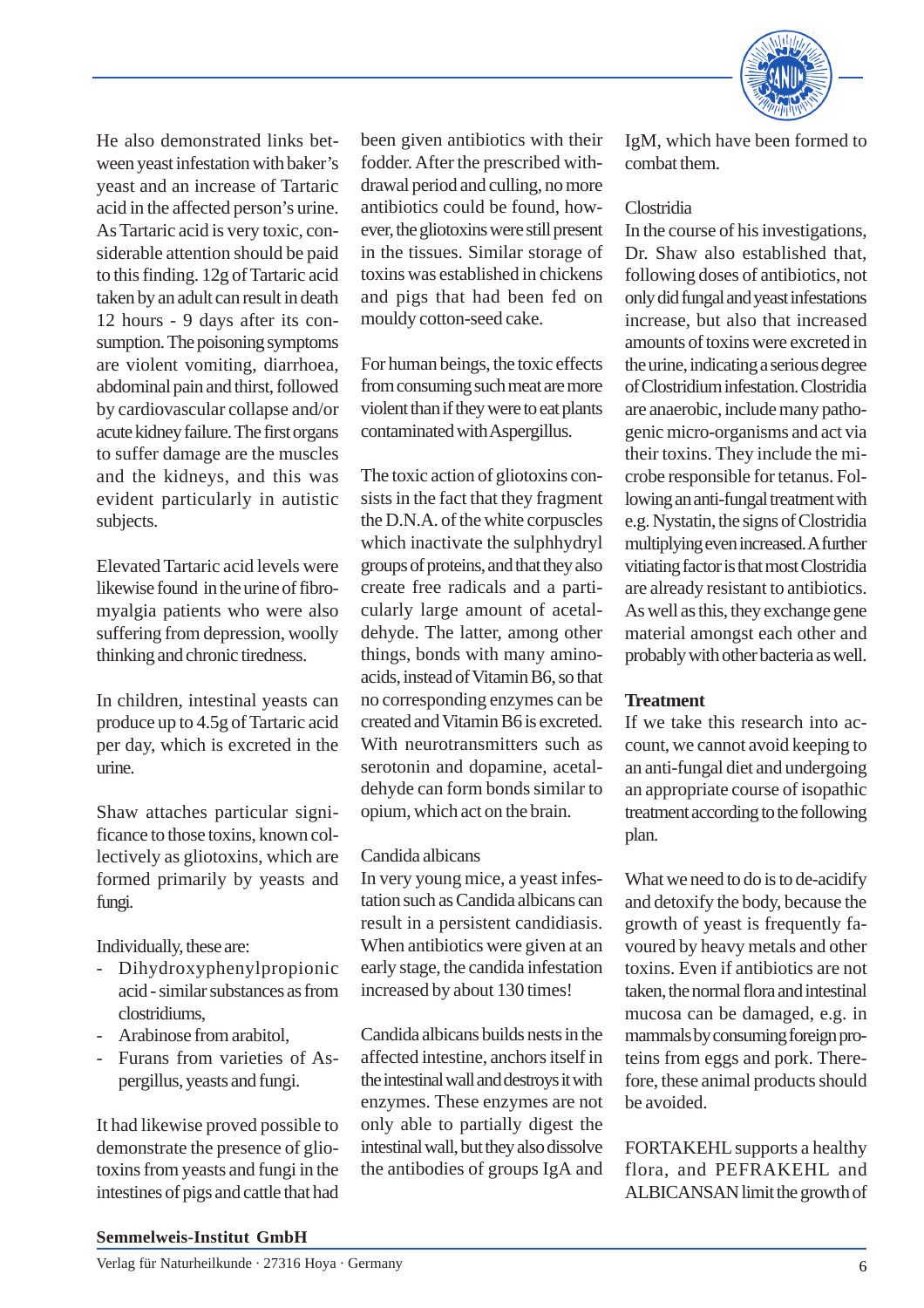

yeasts and fungi. Following these, the metabolic regulators MUCO-KEHL and NIGERSAN are required, along with the immune modulators and the haptenes, to build up and strengthen the body's powers of resistance.

The prescription for an adult, following Dr. Werthmann's Four-Stage Plan, might look like this:

- 1. Diet excluding products from cow's milk, hen's eggs, pig-meat, white flour and sugar, no uncooked fruit and vegetables! Possibly nothing baked with yeast. Right from the start, in the mornings and evenings on an empty stomach, ½ a measuringspoonful of ALKALA N powder dissolved in very warm water, to be sipped; likewise to be taken in warm water, in the mornings, 1-2 tsp. SANUVIS drops, and 10 drops CITROKEHL in the evenings.
- 2. Starting at the same time, FORTAKEHL 5X drops in the mornings, starting with 2 drops massaged in around the navel, increasing daily up to 8 drops, massaged in or orally; in the middle of the day ALBICAN-SAN 5X drops, and in the evenings PEFRAKEHL 5X drops, application and dosage as with FORTAKEHL. (As an alternative to the three preparations mentioned, in the evenings one suppository of EX-MYKEHL 3X may be used, however, good elimination must be ensured!) These remedies should be taken for at least a fortnight, then:
- 3. in the mornings, MUCOKEHL 5X drops and, in the evenings, NIGERSAN 5X drops; again, begin with 4 drops to be massaged in, and increase the dose to 10 drops. Alternatively, SANKOMBI 5X drops, 4-10 drops twice a day, can be given. These preparations are used for 5 days, then we change back to the preparations for Stage 2 for 2 days, and then we revert to SANKOMBI or MUCOKEHL and NIGERSAN for another 5 days, and so on.
- 4. From the second week of treatment, additionally, SANU-KEHL Cand 6X drops and SA-NUKEHL Myc 6X drops, alternating daily, initially 2 drops, then later up to 8 drops, massaged into the hollow of the elbow; after a fortnight replace both these with SANUKEHL Pseu 6X drops and SANU-KEHL Staph 6X drops, same dosage and method of application, for a further fortnight. For immune modulation, UTILIN 6X, RECARCIN 6X and LATENSIN 6X, in weekly alternation.

On account of enzymes being inhibited, it is very important to give doses of B-Vitamins (e.g. VITA-MIN B COMPLEX SANUM N, an injection once or twice weekly, or Vitamin B6, c.2mg a day), Biotin (50-200 µg a day), Vitamin C (Acerola cherry) and Zinc (ZIN-KOKEHL 3X drops, 10 drops twice a day). Unsaturated fatty acids have an important part to play and should be given as LIPISCOR caps. 3 twice a day, and BIOFRID PLUS caps. 2 twice a day.

The patients' livers should be supported with SILVAYSAN caps., 1 twice a day.

If the immune system is very weak, it is advisable to give a daily dose of 1 capsule of REBAS 6X over a 4-week period.

To deprive the clostridia of their basis of existence, it is very important for these patients to consume food containing chlorophyll (i.e. green), although this must first be steamed. Also recommended are plants containing mustard oil glycosides. As seasoning, Marjoram should be used frequently, because it has a selective antiseptic action in the gut. It is also sensible to take Lactobacillus acidophilus.

In view of the powerful toxic action of dysbiotic microbes, this treatment, including the diet, must be adhered to for at least six weeks. In individual cases, a longer period may be required. The treatment being gentle and natural, no hypersensitivity reaction is to be expected, especially, if the dosage is increased very cautiously.

Depending on the degree to which the patient is affected, a heavy metal elimination can precede or be inserted, using USNEABASAN, OKOUBASAN and LUFFASAN, at the same time giving ZIN-KOKEHL 3X, SELENOKEHL 4X and MAPURIT (i.e. the SANUM Elimination treatment).

# **Bibliography**

Mielke. "Droge Wohlstandskost"  $[=$ Affluent diet as a drug], Mielke Verlag, Hanover